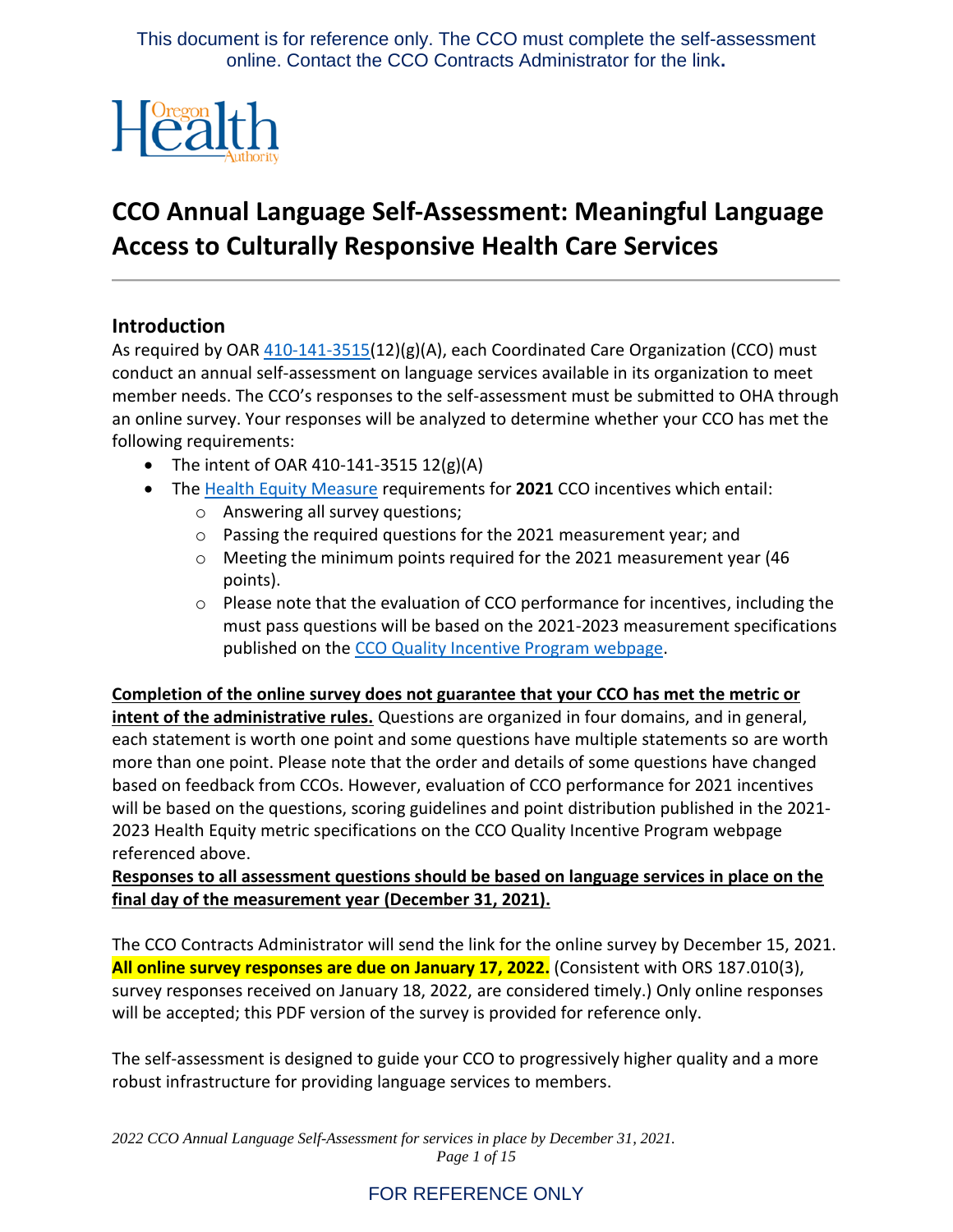### **Additional Information**

OHA reserves the right to request additional or clarifying information to support responses provided through the online survey, including but not limited to further detail on language access plans, data collected, examples of policies, or translated materials.

For questions about this survey or the CCO incentive metric, please contact [metrics.questions@dhsoha.state.or.us.](mailto:metrics.questions@dhsoha.state.or.us)

### **Contact Information**

The contact person is the one completing the survey and the first point of contact if OHA has any follow-up or clarifying questions about survey responses. If multiple individuals for the same CCO submit survey responses, OHA will follow-up with the CCO as to which of the respondents should be the primary contact.

Name: \_\_\_\_\_\_\_\_\_\_\_\_\_\_\_\_\_\_\_\_\_\_\_\_\_\_\_\_\_\_\_\_\_\_\_\_\_\_\_\_\_\_\_\_\_\_\_\_\_

CCO Name: <u>and</u> the set of the set of the set of the set of the set of the set of the set of the set of the set of the set of the set of the set of the set of the set of the set of the set of the set of the set of the set

Email Address: **Email Address:** 2002 and 2008 and 2008 and 2008 and 2008 and 2008 and 2008 and 2008 and 2008 and 2008 and 2008 and 2008 and 2008 and 2008 and 2008 and 2008 and 2008 and 2008 and 2008 and 2008 and 2008 and 2

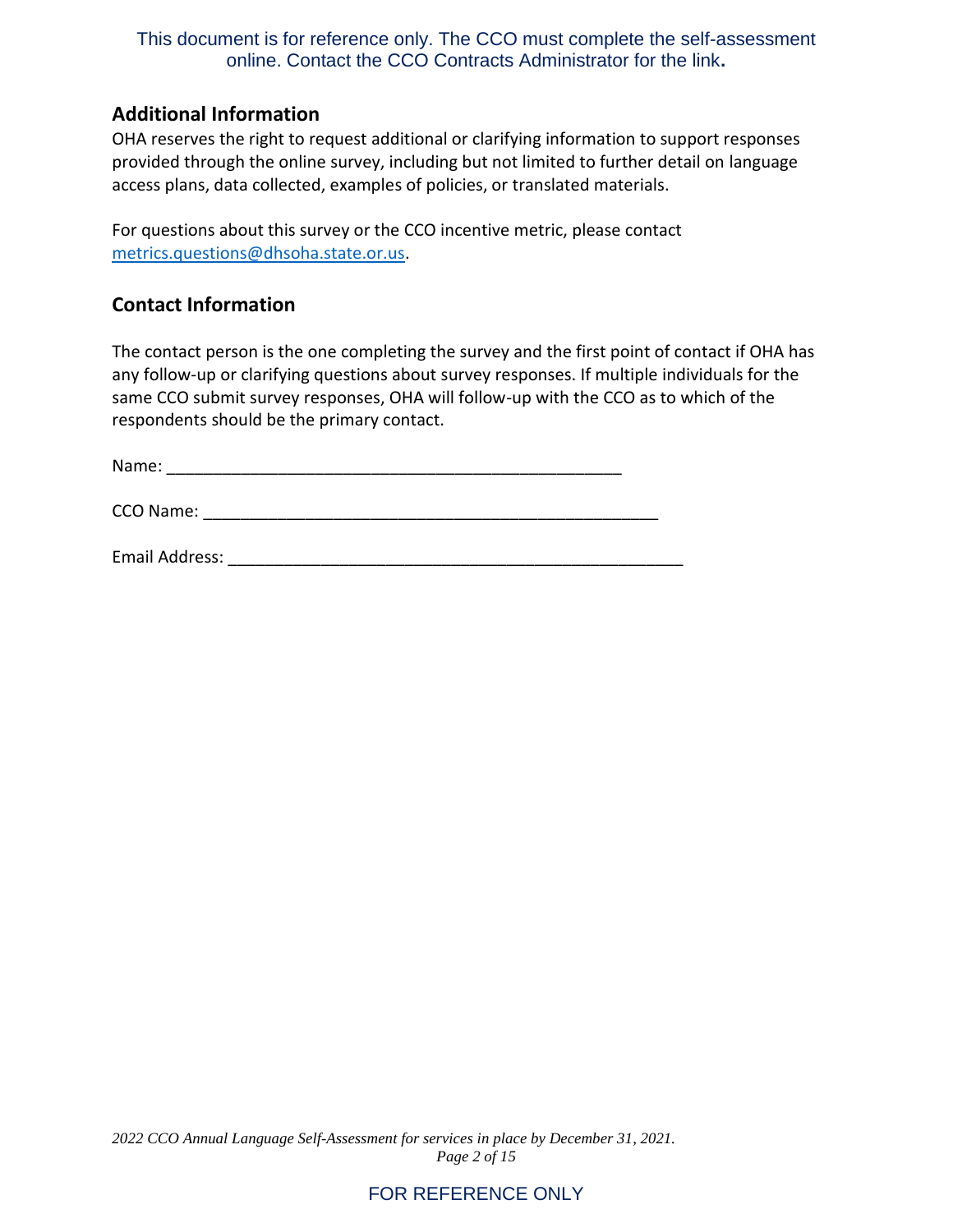### **Domain 1: Identification and assessment for communication needs**

Questions in this domain assess **how well your CCO identifies and tracks services** to limited English proficient (LEP), and Deaf and hard of hearing populations you serve.

**CCOs should answer questions based on language services in place on December 31, 2021.** Your responses will help OHA to evaluate how well your CCO is performing these critical and meaningful language access functions.

1) Please answer **yes or no** for each of the following statements on how your CCO identifies members needing communication access (e.g. LEP, sign language users).

|                                                                                                                                          | Yes                | <b>No</b>          |
|------------------------------------------------------------------------------------------------------------------------------------------|--------------------|--------------------|
| The CCO has a process to respond to individual requests for language<br>assistance services (including sign language).                   | $\left( \ \right)$ |                    |
| The CCO has a <b>process for self-identification</b> by the Deaf or hard of hearing<br>person, non-English speaker or LEP individual.    | $\left( \ \right)$ |                    |
| The CCO has a <b>process for using open-ended questions</b> to determine<br>language proficiency on the telephone or in person.          | $\left( \right)$   | $\left( \ \right)$ |
| The CCO customer service staff are trained to use video relay or TTY for<br>patient services.                                            | $\left( \ \right)$ |                    |
| The CCO uses "I Speak" language identification cards or posters.                                                                         | $\left( \ \right)$ | $\left( \ \right)$ |
| The CCO has a process for responding to member complaints about<br>language access and clearly communicates this process to all members. | $\left( \ \right)$ | $\left( \right)$   |
| The CCO uses MMIS/ enrollment data from OHA about primary language.                                                                      |                    |                    |

*2022 CCO Annual Language Self-Assessment for services in place by December 31, 2021. Page 3 of 15*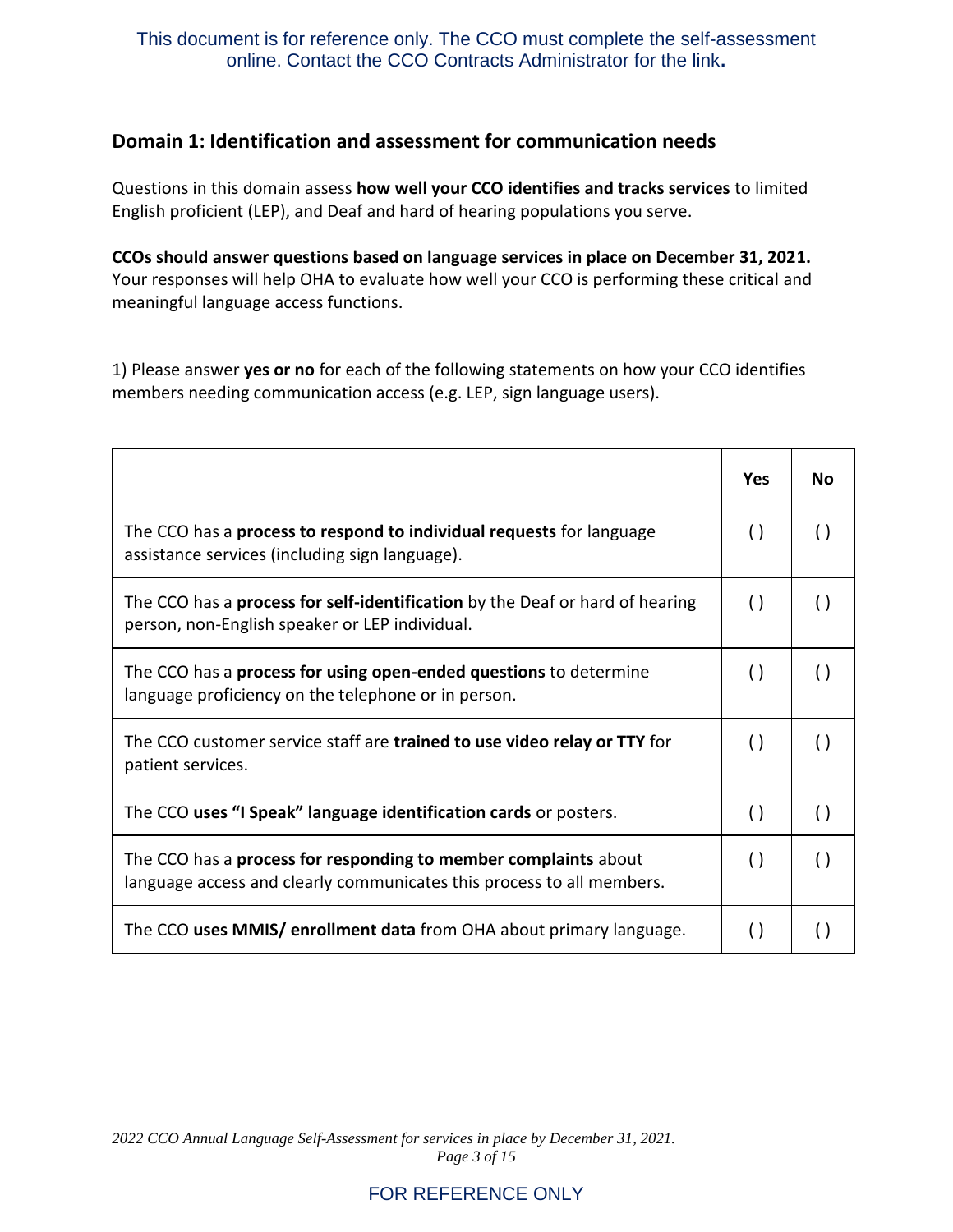2) Please answer **yes or no** for each of the following statements about collecting data.

|                                                                                                            | Yes | Nο |
|------------------------------------------------------------------------------------------------------------|-----|----|
| The CCO collects data on the number of members served who are Limited<br><b>English Proficient (LEP).</b>  |     |    |
| The CCO collects data on the number of members served who are Deaf and<br>hard of hearing.                 |     |    |
| The CCO collects data on the number and prevalence of languages spoken<br>by members in your service area. |     |    |

3) Please answer **yes or no** for each of the following data sources that your CCO uses to determine the needs and/or population size of the LEP and Deaf and hard of hearing members in your service area.

|                                                                                                                                  | Yes | No |
|----------------------------------------------------------------------------------------------------------------------------------|-----|----|
| <b>OHA MMIS</b>                                                                                                                  |     |    |
| CCO specific enrollment information on members interpreter needs.                                                                |     |    |
| Local community organizations and/or on-line data (example LEP.gov; census<br>data or the American Community Survey (ACS) data). |     |    |

4) How often does your CCO use any of the above-listed data sources to assess LEP and Deaf and hard of hearing member needs?

- ( ) Monthly
- ( ) Quarterly

( ) Annually

5) Does your CCO record the primary language from LEP or Deaf and hard-of- hearing members when they first contact your CCO (for example, at intake or first encounter)?

( ) Yes

( ) No

*2022 CCO Annual Language Self-Assessment for services in place by December 31, 2021. Page 4 of 15*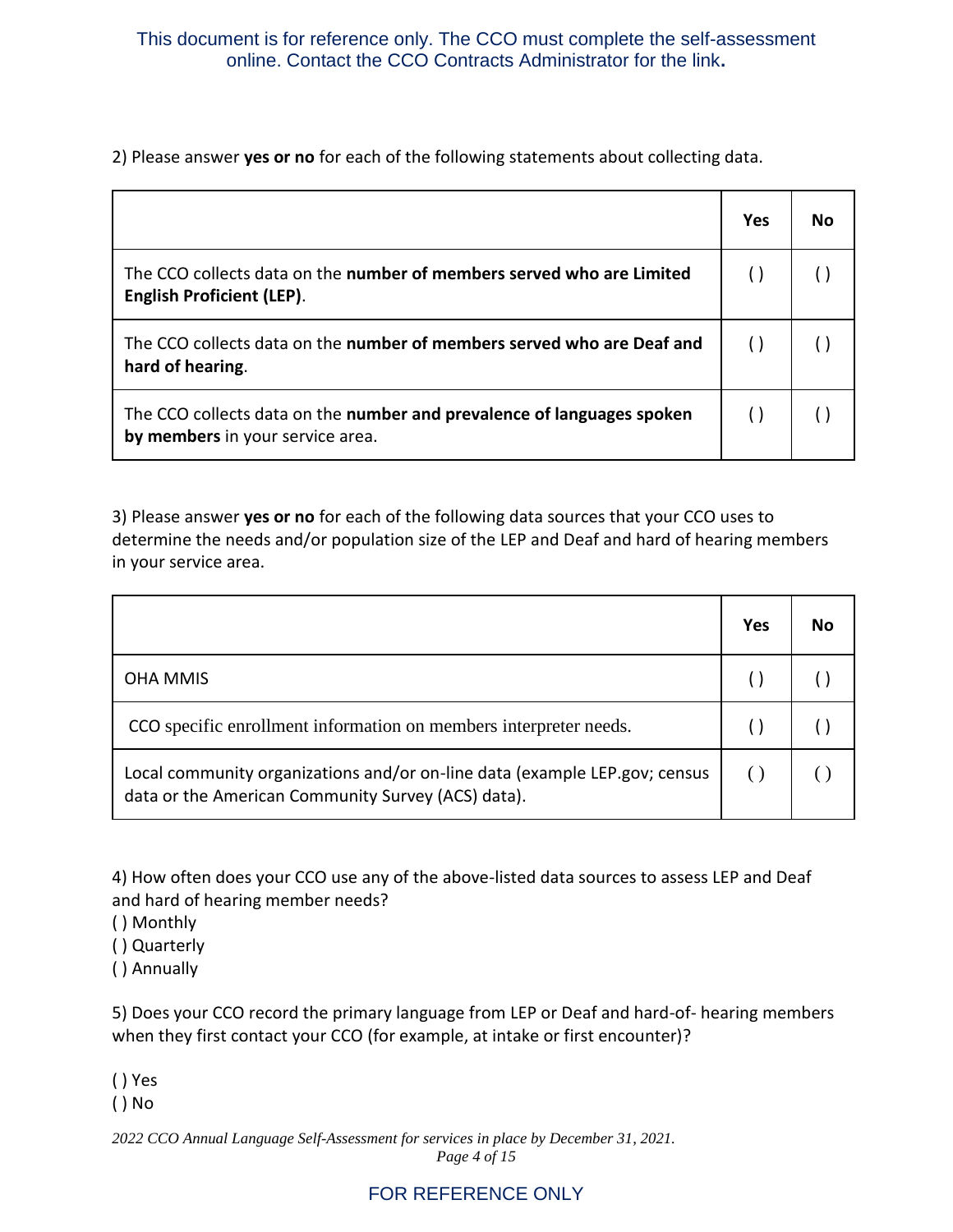6) Does your CCO have a process for sharing information about members who need spoken and sign language interpretation needs with your provider network?

( ) Yes

( ) No

7) If yes to the previous question, please briefly describe how your CCO shares primary spoken language or hearing assistance needs with provider networks or service coordinators.

8) If yes to question 6, how frequently do you share this information?

\_\_\_\_\_\_\_\_\_\_\_\_\_\_\_\_\_\_\_\_\_\_\_\_\_\_\_\_\_\_\_\_\_\_\_\_\_\_\_\_\_\_\_\_\_\_\_\_\_

( ) Weekly

( ) Monthly

( ) Quarterly

( ) Annually

9) Does your CCO have the capability to identify the number of members needing spoken and sign language interpretation services that were not identified in form 834 from OHA?

( ) Yes

( ) No

10) *CCOs must rank the languages members often request language services in to meet the must pass criteria for this question.*

What are the top **SIX** most frequently encountered spoken and sign languages by members in your CCO for the measurement year?

| Write in language |  |
|-------------------|--|
|                   |  |
|                   |  |
|                   |  |
|                   |  |
|                   |  |
|                   |  |

*2022 CCO Annual Language Self-Assessment for services in place by December 31, 2021. Page 5 of 15*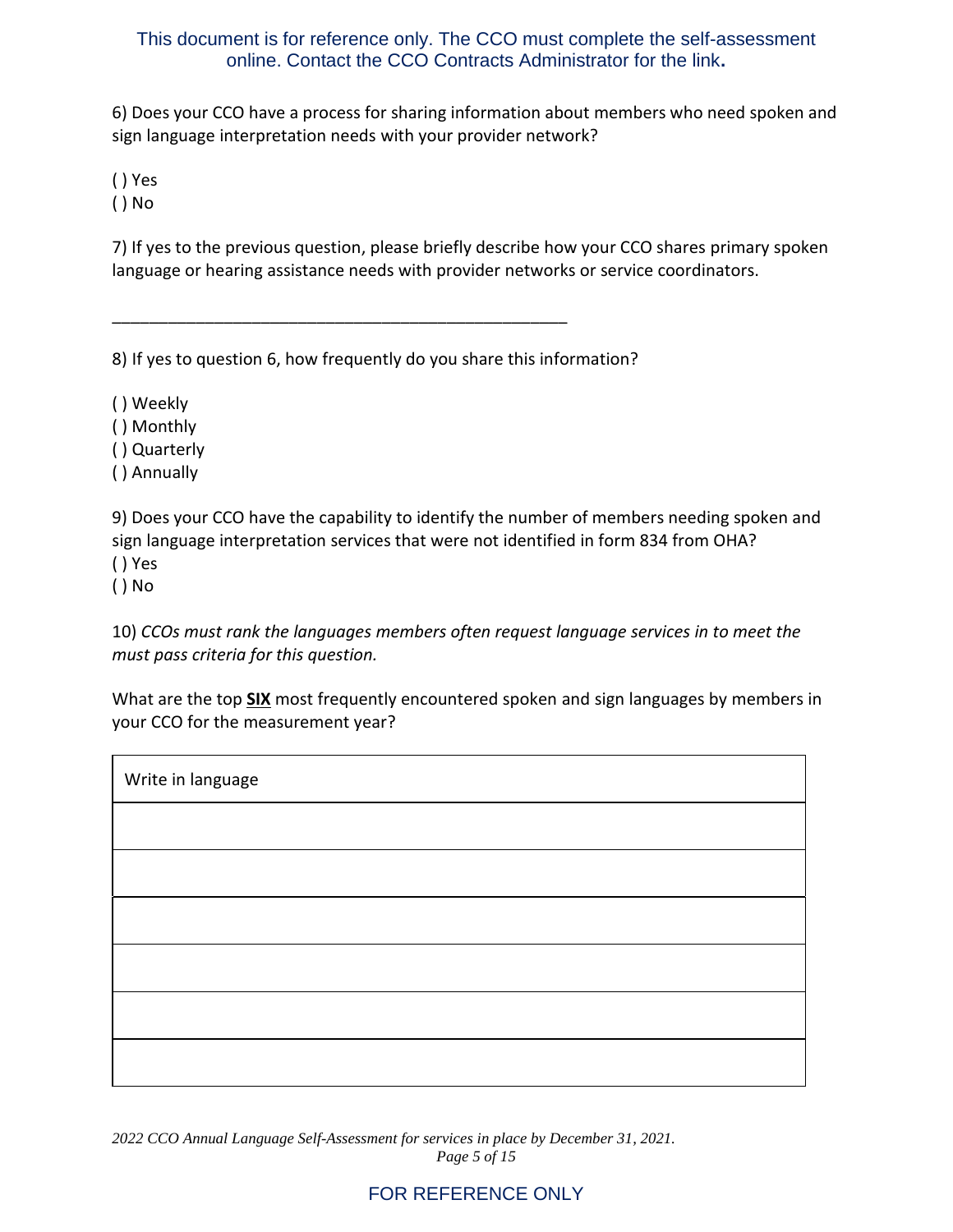11) Please answer **yes or no** for each of the following statements about members who refused, did not need, needed interpretation services but were not identified as needing interpreter services, or requested and received in language services from bilingual providers.

|                                                                                                                                                                                                      | Yes                | N٥ |
|------------------------------------------------------------------------------------------------------------------------------------------------------------------------------------------------------|--------------------|----|
| The CCO collects data on members served who self-identified as LEP but<br>refused interpretation services.                                                                                           | $\left( \right)$   |    |
| The CCO collects data on members served who are Deaf and hard of hearing<br>but refused interpretation services.                                                                                     | $\left( \ \right)$ |    |
| The CCO collects data on members served who did not have MMIS language<br>flag but requested interpreter services.                                                                                   | $\left( \ \right)$ |    |
| The CCO collects data on members served who had an MMIS language flag<br>but did not need interpreter services.                                                                                      | $\left( \ \right)$ |    |
| The CCO collects data on the members served who <b>requested and received</b><br>in-language services from bilingual providers and therefore trained<br>interpreters were not needed for the visits. |                    |    |

12) Please answer **yes or no** for each of the following statements about appointment wait times.

|                                                                                                                                   | Yes | Nο |
|-----------------------------------------------------------------------------------------------------------------------------------|-----|----|
| The CCO collects data on the wait times for LEP members that need<br>appointments with interpreter services.                      |     |    |
| The CCO collects data on the wait times for Deaf and hard of hearing<br>members that need appointments with interpreter services. |     |    |

*2022 CCO Annual Language Self-Assessment for services in place by December 31, 2021. Page 6 of 15*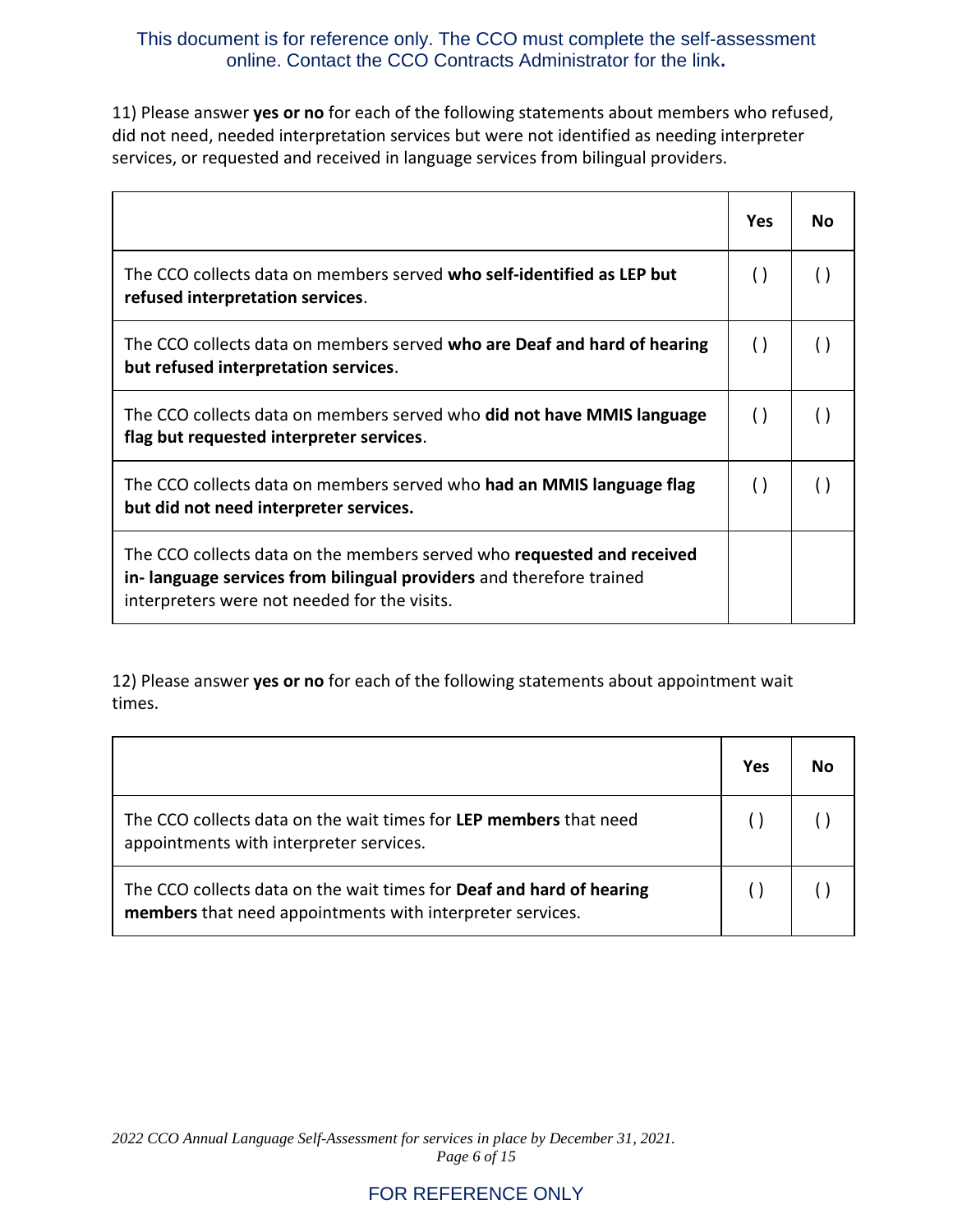13) Please mark the average wait time for the each of the following appointments. (choose only one answer per statement).

|                                                                                                     | Same<br>day | $1 - 3$<br>days | $4 - 7$<br>days | <b>More</b><br>than 7<br>days |
|-----------------------------------------------------------------------------------------------------|-------------|-----------------|-----------------|-------------------------------|
| The average wait time for Limited English Proficient<br>members needing interpretation services is: |             |                 |                 |                               |
| The average wait time for Deaf and hard of hearing<br>members needing interpretation services is:   |             |                 |                 |                               |

*14)* What is the average wait time for members that do not need interpretation services?

- ( ) Same day
- ( ) 1-3 days
- ( ) 4-7 days
- ( ) More than 7 days
- ( ) The CCO does not collect this information

15) How frequently do you track the average number of encounters by spoken and sign languages and share the data with provider networks or service coordinators?

- ( ) Weekly
- ( ) Monthly
- ( ) Quarterly
- ( ) Annually

16) Does your CCO have a process for identifying the total number of Deaf and hard of hearing members that prefer sign language or assistive communication devices to ensure effective communication in your CCO and provider network?

( ) Yes

( ) No

*17)* Does your CCO use local community organizations or on-line data source such as LEP.gov or census to determine interpretation needs or population size of the LEP and Deaf and hard of hearing members in your service area?

( ) Yes

( ) No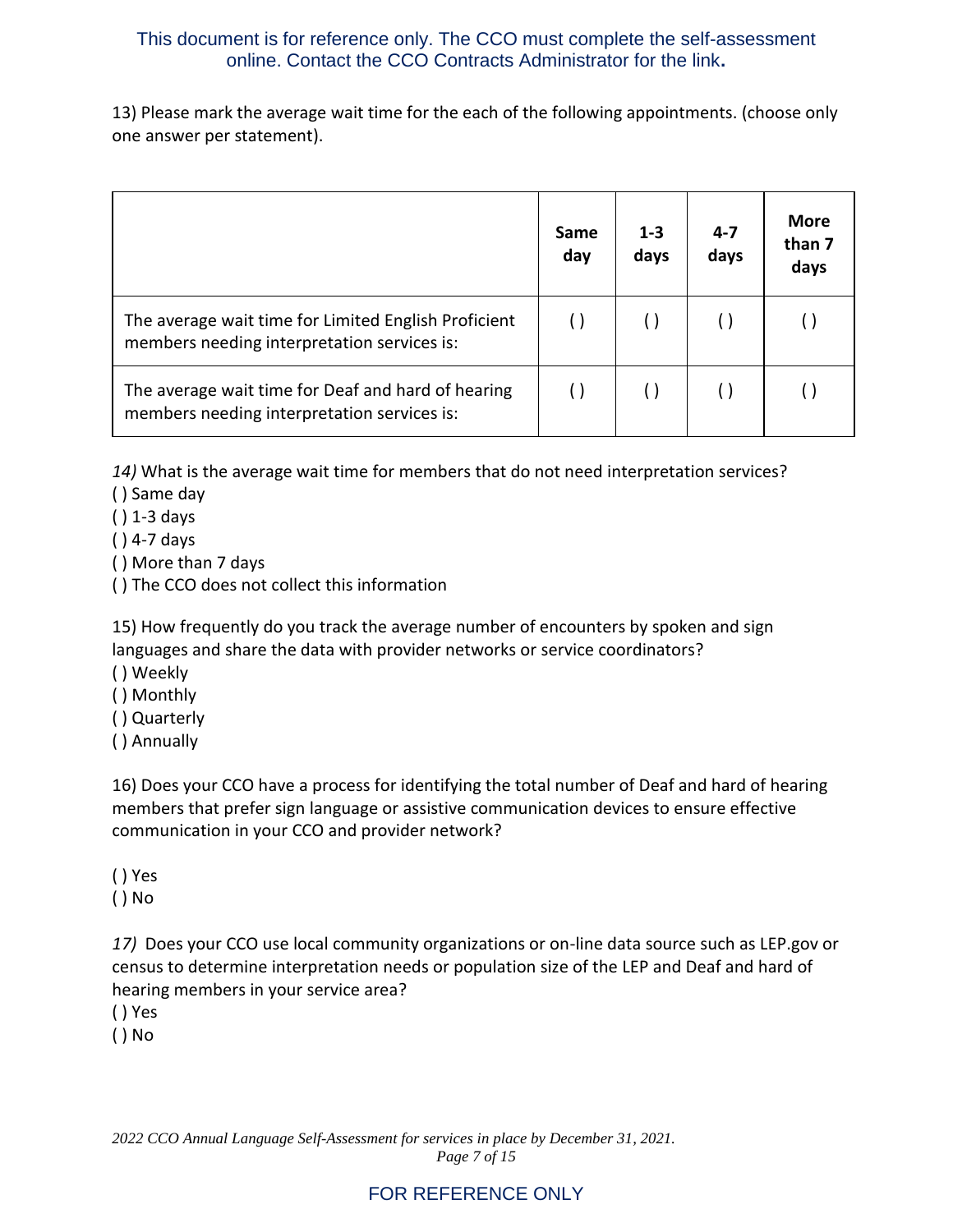# **Domain 2: Provision of Language Assistance Services**

#### **CCOs should answer questions based on language services in place on December 31, 2021.**

Questions in this domain assess **how well you use data and work processes to effectively communicate** with the Limited English Proficient (LEP), and Deaf and hard of hearing populations you serve. Your responses will help OHA to evaluate how well your CCO is performing these critical meaningful language access functions.

18) Please answer yes or no to each of the following statements about tracking language assistance services at the CCO and provider network levels.

|                                                                                                                                                | Yes | N٥ |
|------------------------------------------------------------------------------------------------------------------------------------------------|-----|----|
| The CCO tracks the primary language of persons encountered or served.                                                                          |     |    |
| The CCO tracks the use of language assistance services such as interpreters<br>and translators.                                                |     |    |
| The CCO tracks staff time (including bilingual providers) spent providing<br>bilingual spoken and sign language assistance services.           |     |    |
| The CCO tracks the use of spoken and sign language assistance services by<br>modality (in-person; telephonic, video remote, other modalities). |     |    |

19) Please select **yes or no** to the types of language assistance services that are provided by your CCO and provider network.

|                                           | Yes | No |
|-------------------------------------------|-----|----|
| <b>Bilingual staff and providers</b>      |     |    |
| In-house interpreters (spoken and sign)   |     |    |
| In-house translators (for documents)      |     |    |
| Contracted in-person interpreter services |     |    |
| Contracted translators (for documents)    |     |    |

*2022 CCO Annual Language Self-Assessment for services in place by December 31, 2021. Page 8 of 15*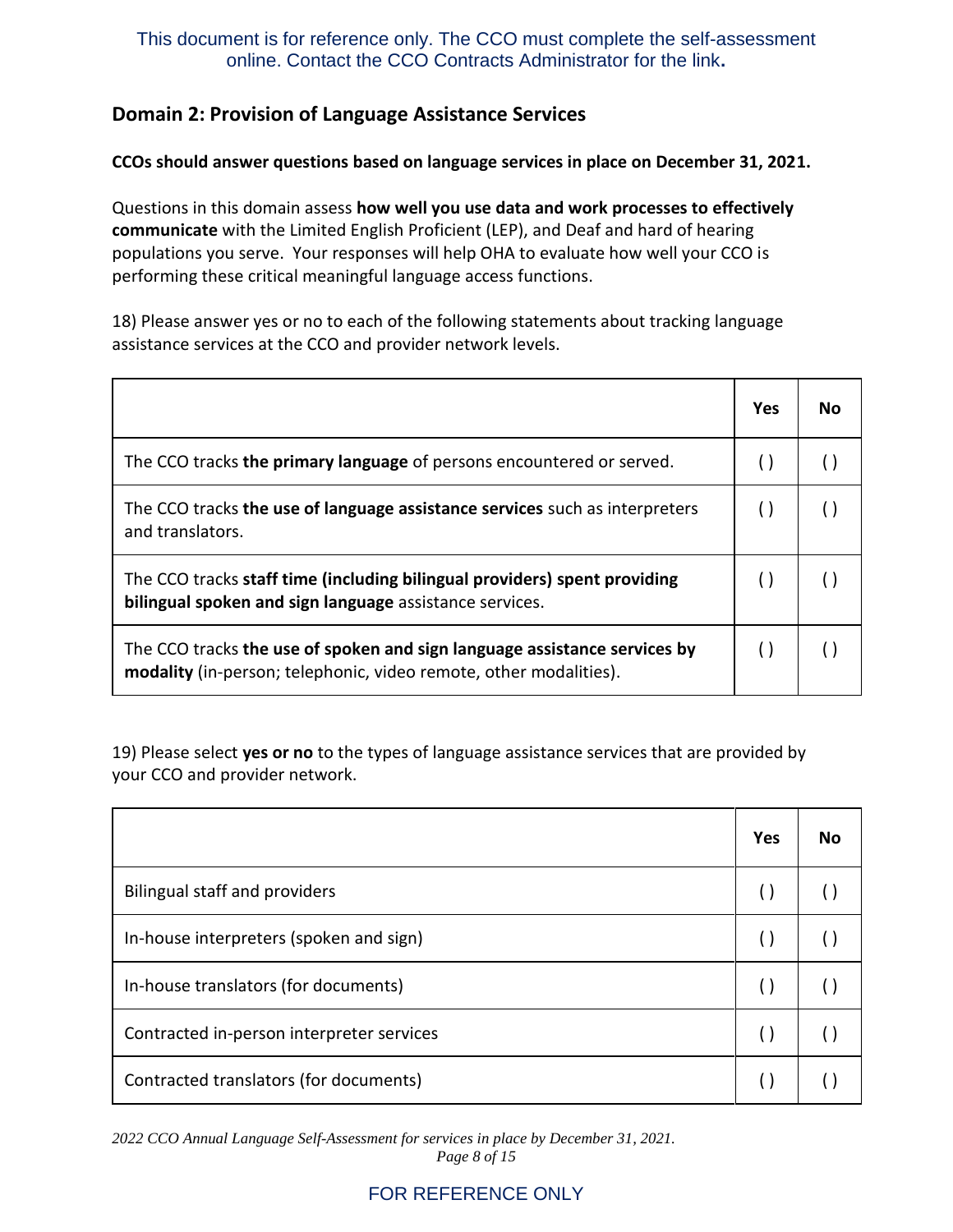| Contracted telephonic interpreter services |  |
|--------------------------------------------|--|
| Contracted video interpreter services      |  |

#### 20) **Please select** yes or no **to the following care delivery settings in which your CCO provides spoken and sign language interpretation service for member visits.**

|                                              | Yes                | <b>No</b>          |
|----------------------------------------------|--------------------|--------------------|
| Medical (in-patient)                         | $\left( \ \right)$ | $\left( \ \right)$ |
| Medical (office/out-patient)                 | $\left( \ \right)$ | $\left( \ \right)$ |
| <b>Emergency Department</b>                  | $\left( \ \right)$ | $\left( \ \right)$ |
| Dental                                       | $\left( \ \right)$ | $\left( \ \right)$ |
| Telehealth                                   | $\left( \ \right)$ | $\left( \ \right)$ |
| Home Health                                  | $\left( \ \right)$ | $\left( \ \right)$ |
| Pharmacy connected to a provider network     |                    |                    |
| Lab services connected to a provider network | $\left(\right)$    |                    |

21) Does your CCO and provider network have policies on the use of family members or friends to provide interpretation services?

( ) Yes

( ) No

\_\_\_\_\_\_\_\_\_\_\_\_\_\_\_\_\_\_\_\_\_\_\_\_\_\_\_\_\_\_\_\_\_

22) If yes to the previous question, please briefly describe your policies on when or how family members or friends can provide interpretation services.

( ) Yes

( ) No

*2022 CCO Annual Language Self-Assessment for services in place by December 31, 2021. Page 9 of 15*

<sup>23)</sup> Does your CCO provide staff who coordinate interpreter services with information on how to access OHA approved spoken and sign language interpreters?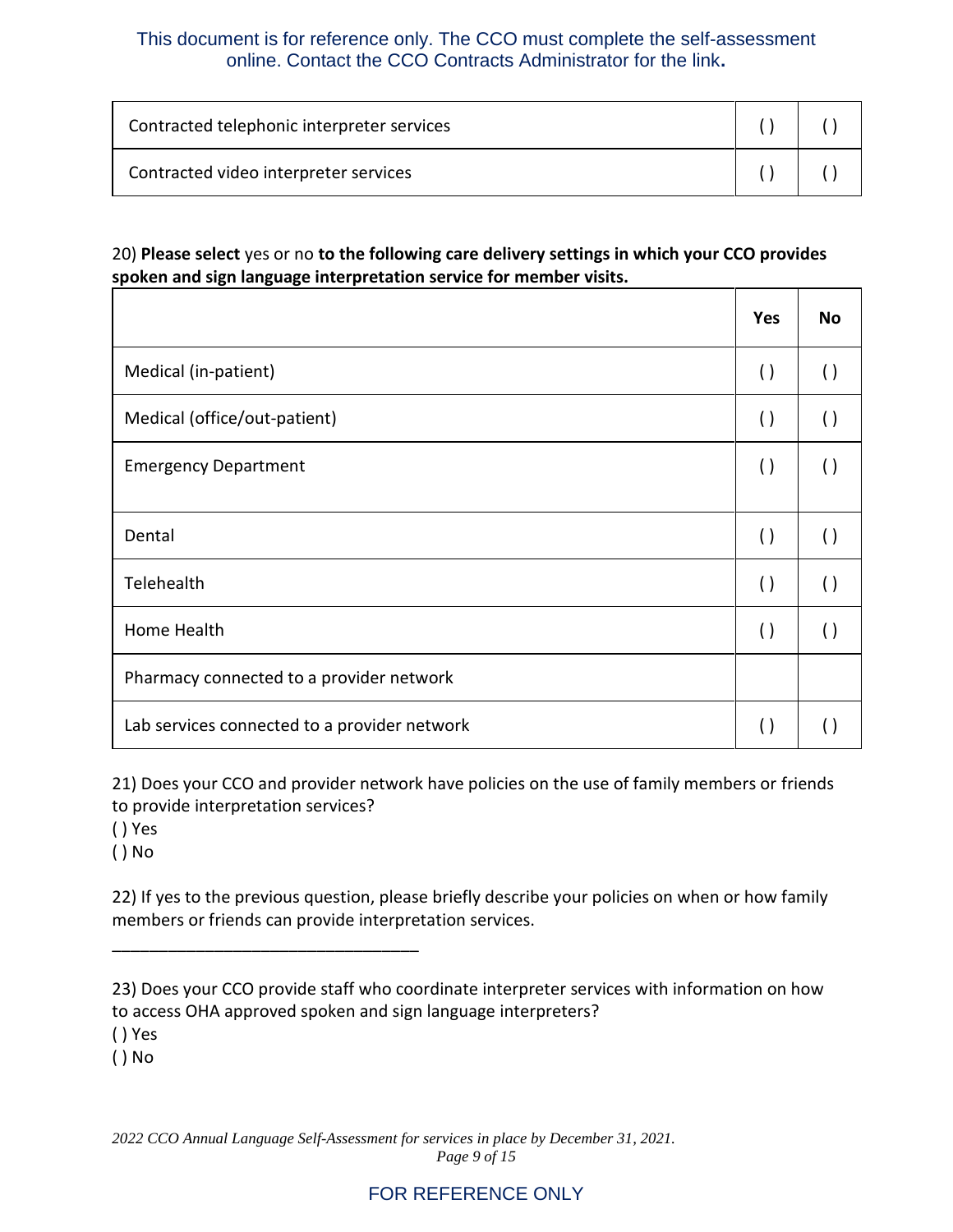24) Please select yes or no to each of the following statements about the translation of vital written documents into non-English languages.

|                                                                                                                                | <b>Yes</b>         | No. |
|--------------------------------------------------------------------------------------------------------------------------------|--------------------|-----|
| Consent forms are translated into non-English languages.                                                                       | $\left( \ \right)$ |     |
| Complaint forms are translated into non-English languages.                                                                     | $\left( \ \right)$ |     |
| Intake forms are translated into non-English languages.                                                                        | $\left( \right)$   |     |
| Notices of rights are translated into non-English languages.                                                                   | $\left( \right)$   |     |
| Notice of denial, loss or decrease in benefits or services are translated into<br>non-English languages.                       | $\left( \right)$   |     |
| Information on programs or activities to receive additional benefits or services<br>are translated into non-English languages. | $\left( \right)$   |     |

25) Are the translated documents available in alternate formats that include large prints or braille?

- ( ) Yes
- ( ) No

26) When your CCO updates information on its website, does it also include non-English language translation of the content?

( ) Yes

( ) No

27) Does your CCO track the following data regarding language assistance services provided by the CCO and provider network? Please mark yes or no for each of the following statements.

|                                                                                                                               | Yes | Nο |
|-------------------------------------------------------------------------------------------------------------------------------|-----|----|
| The CCO validates invoices from interpreting agencies to ensure they include<br>member level details.                         |     |    |
| The CCO compares invoice information with an internal data system (for<br>example MMIS flag) to confirm member level details. |     |    |

*2022 CCO Annual Language Self-Assessment for services in place by December 31, 2021. Page 10 of 15*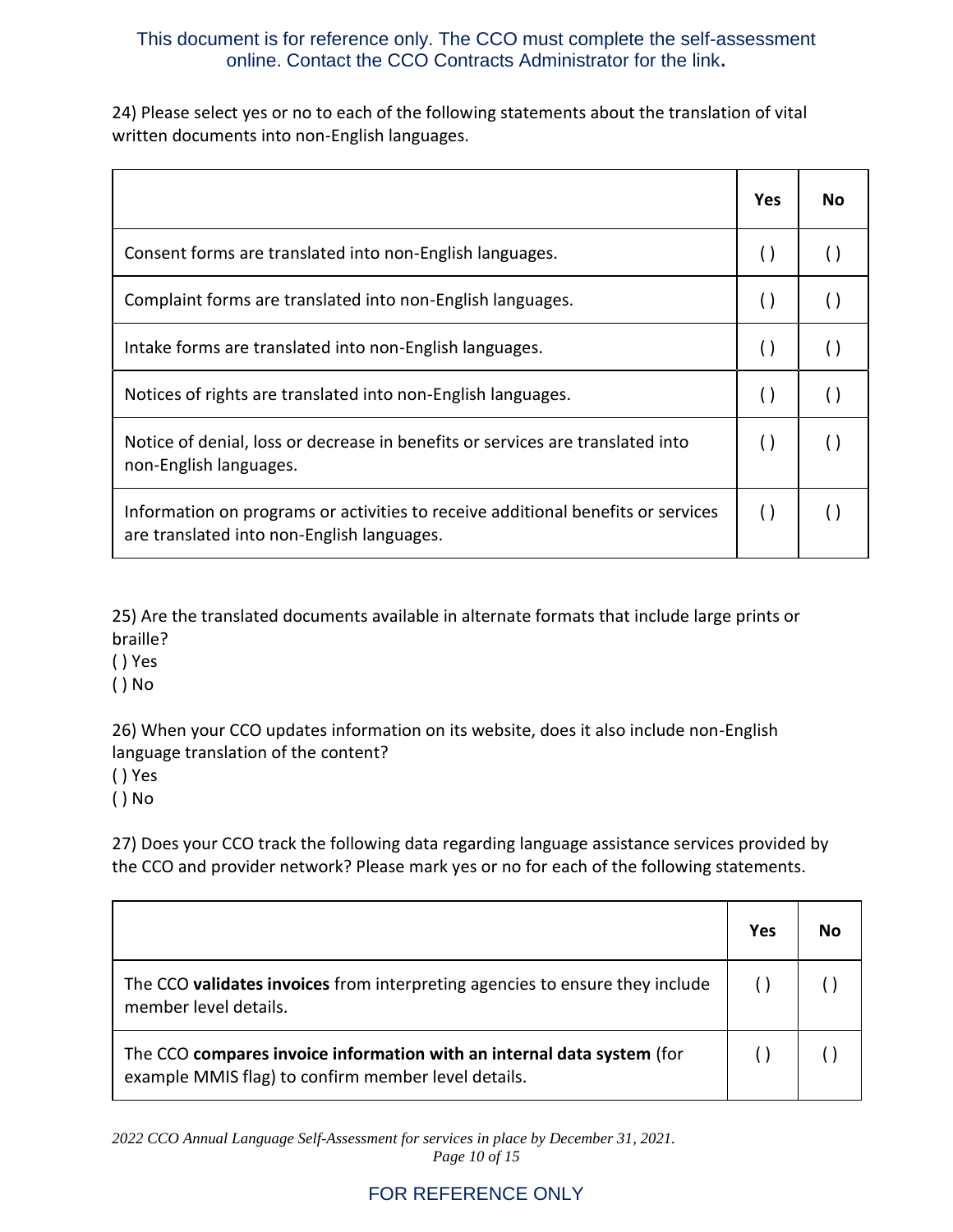| The CCO tracks invoices by service modality (in-person, telephonic, video<br>remote).            |  |
|--------------------------------------------------------------------------------------------------|--|
| The CCO has a system for tracking the unit cost of each language assistance<br>service provided. |  |
| The CCO tracks the cost of services provided by bilingual staff interpreters.                    |  |
| The CCO tracks the cost of translation of materials into non-English<br>languages.               |  |

28) Please answer **yes or no** to each of the following statements about tracking language assistance services at the CCO and provider network levels.

|                                                                                                                                                                   | Yes              | Nο |
|-------------------------------------------------------------------------------------------------------------------------------------------------------------------|------------------|----|
| The CCO tracks training and OHA credentialing of contracted interpreters.                                                                                         |                  |    |
| The CCO tracks training and OHA credentialing of staff members who<br>interpret for patients (such as full-time staff interpreters or dual-role<br>interpreters). | $\left( \right)$ |    |
| The CCO tracks the <b>total cost of interpreter services</b> .                                                                                                    |                  |    |
| The CCO tracks the cost of translation of materials into non-English<br>languages.                                                                                |                  |    |

29) Please select yes or no to the language assistance services that your CCO can provide **detailed member level information**, such as member ID, date of service, and interpreters' credentials.

|                                         | <b>Yes</b> | No |
|-----------------------------------------|------------|----|
| <b>Bilingual staff and providers</b>    |            |    |
| In-house interpreters (spoken and sign) |            |    |
| In-house translators (for documents)    |            |    |

*2022 CCO Annual Language Self-Assessment for services in place by December 31, 2021. Page 11 of 15*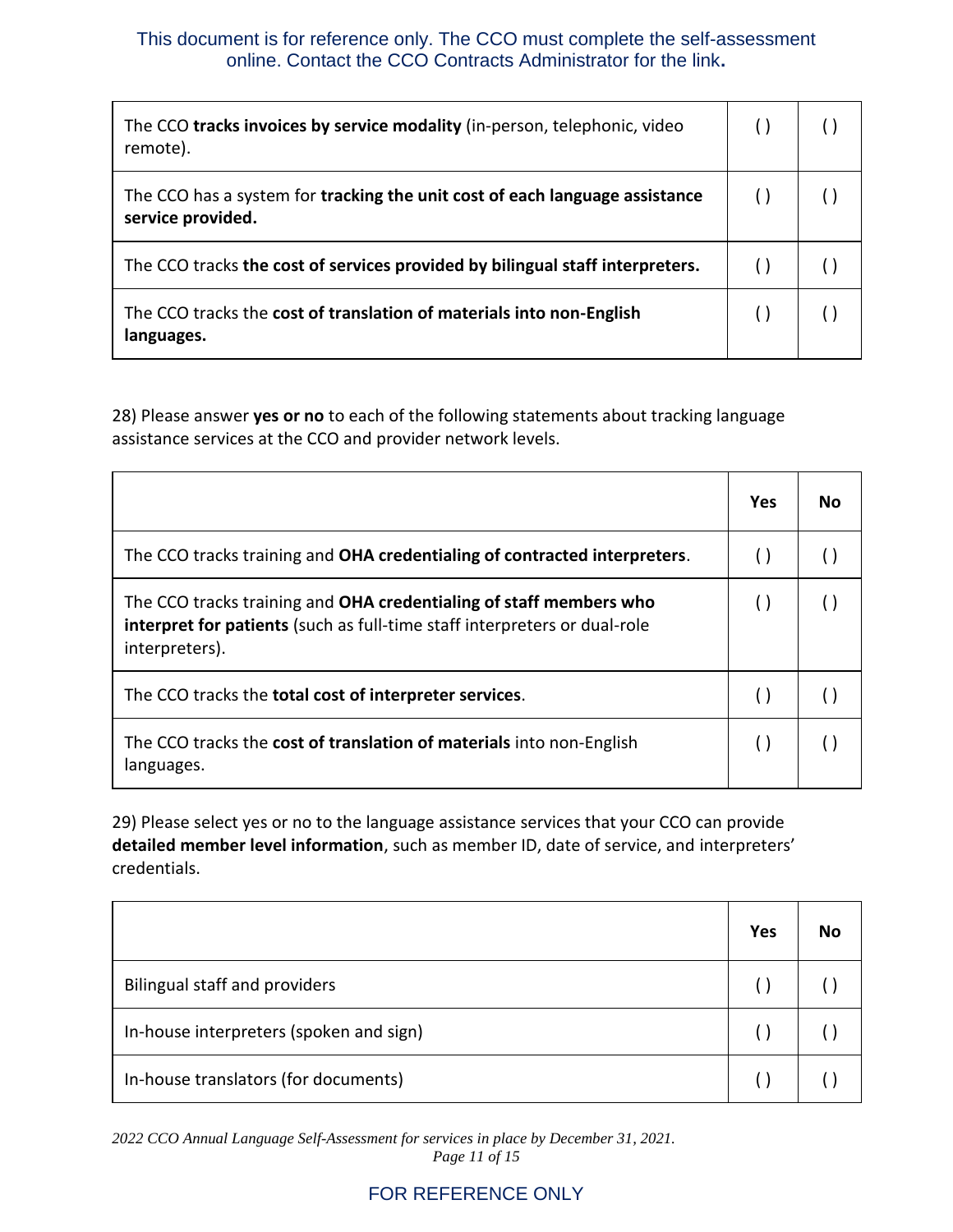| Contracted in-person interpreters             |  |
|-----------------------------------------------|--|
| Contracted translators                        |  |
| Contracted telephonic interpretation services |  |
| Contracted video interpretation services      |  |

30) When spoken and sign language interpretation services are provided during member visits, can your CCO **collect detailed member level information** (such as member ID, date of service, and interpreter's credential) for appointments in each of the following care delivery settings? Please select yes or no to the following statements.

|                                              | <b>Yes</b>         | <b>No</b>          |
|----------------------------------------------|--------------------|--------------------|
| Medical (inpatient)                          | $\left( \ \right)$ | $\left( \ \right)$ |
| Medical (outpatient/office)                  | $\left( \ \right)$ | $\left( \ \right)$ |
| <b>Emergency Department</b>                  | $\left( \ \right)$ | $\left(\ \right)$  |
| Dental                                       |                    |                    |
| Telehealth                                   | $\left( \ \right)$ | $\left( \ \right)$ |
| Home Health                                  | $\left( \ \right)$ | $\left( \ \right)$ |
| Pharmacy connected to a provider network     | $\left( \ \right)$ | $\left( \ \right)$ |
| Lab services connected to a provider network | $\left( \right)$   |                    |

31**)** Please answer yes or no to the following statements related to standardized proficiency assessments for bilingual staff and interpreters.

|                                                                                                                                                                                                                               | Yes | Nο |
|-------------------------------------------------------------------------------------------------------------------------------------------------------------------------------------------------------------------------------|-----|----|
| For Limited English Proficient (LEP) members, the CCO requires a<br>standardized proficiency assessment for bilingual staff interpreters and<br>bilingual providers before allowing them to interpret or translate documents. |     |    |

*2022 CCO Annual Language Self-Assessment for services in place by December 31, 2021. Page 12 of 15*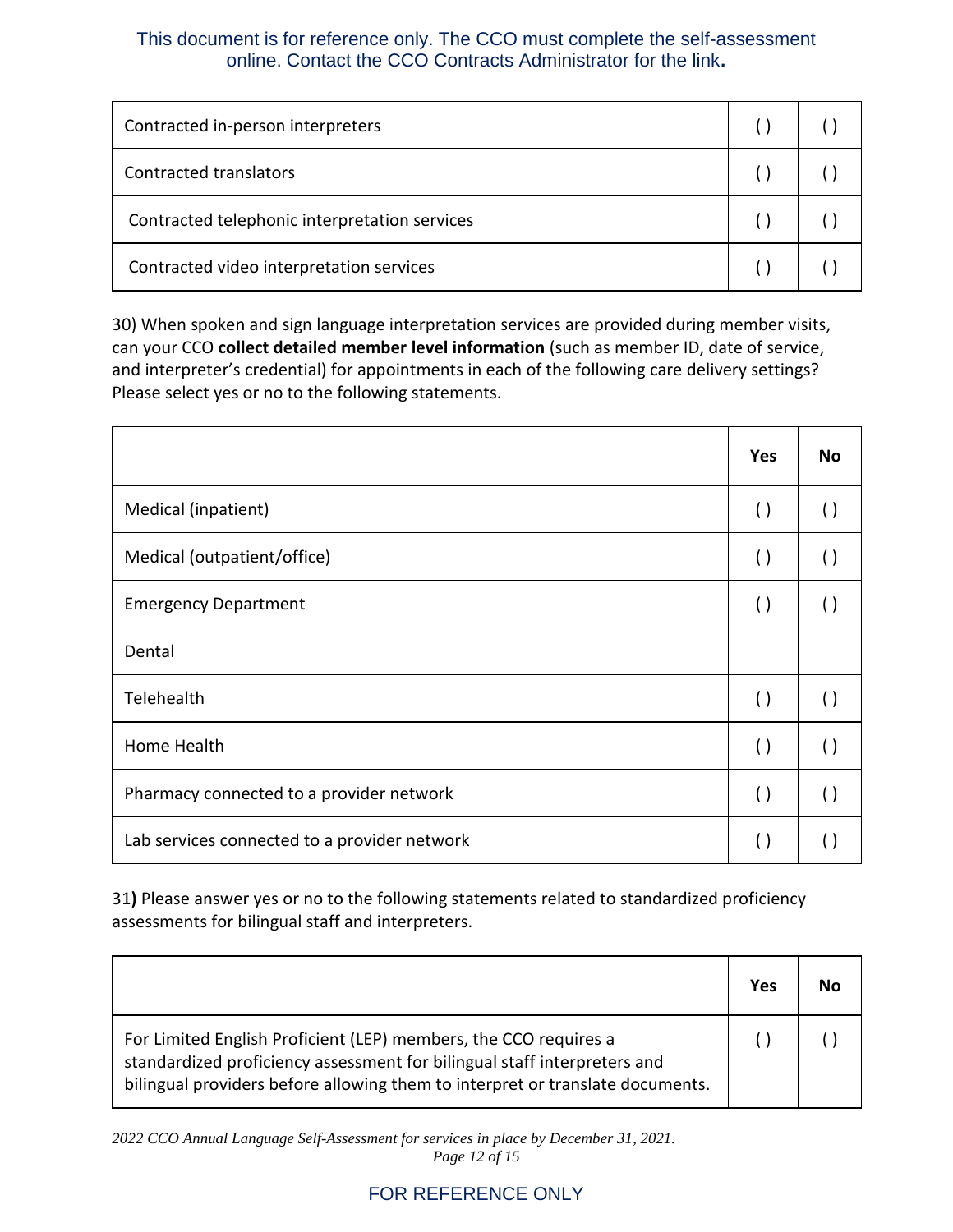| For Deaf and hard of hearing members, the CCO requires a standardized    |  |
|--------------------------------------------------------------------------|--|
| proficiency assessment for bilingual staff interpreters and or bilingual |  |
| providers before allowing them to interpret.                             |  |

32) If yes to either statements in the previous question, please briefly describe your proficiency assessment. (For example, online training, in person training, scored skill test).

# **Domain 3: Training of staff on policies and procedures**

\_\_\_\_\_\_\_\_\_\_\_\_\_\_\_\_\_\_\_\_\_\_\_\_\_\_\_\_\_\_\_\_\_\_

**CCOs should answer questions based on language services in place on December 31, 2021.** 

Questions in this domain assess **how well your staff who provide services to Limited English Proficient (LEP), and Deaf and hard of hearing populations is trained on language access** 

**policies and procedures.** Your responses will help OHA to evaluate how well your CCO is performing these critical meaningful language access functions.

33) Does your CCO staff procedures handbook include specific instructions on how to provide language assistance services to LEP and Deaf and hard of hearing members? ( ) Yes

- 
- ( ) No

34) Please select **yes or no** to each of the following staff groups that receive training at regular intervals on working with Limited English Proficient (LEP) and Deaf and hard of hearing members.

|                                                                                                              | Yes | No |
|--------------------------------------------------------------------------------------------------------------|-----|----|
| Management or senior staff                                                                                   |     |    |
| Employees who interact with or are responsible for interactions with non-<br>English speakers or LEP members |     |    |
| Bilingual staff and providers                                                                                |     |    |
| New employees                                                                                                |     |    |

*2022 CCO Annual Language Self-Assessment for services in place by December 31, 2021. Page 13 of 15*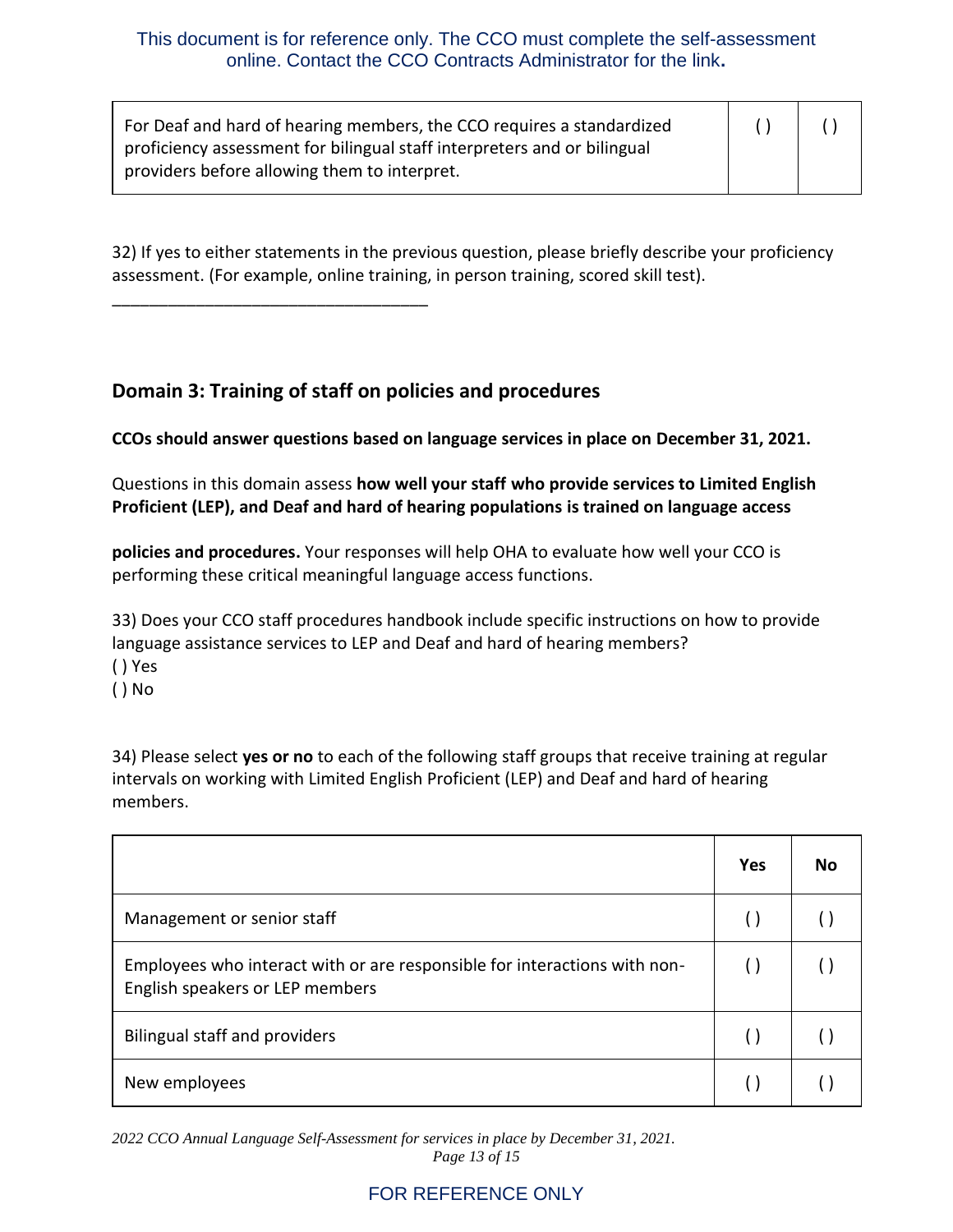| All employees |  |
|---------------|--|
| Volunteers    |  |

35) Are all staff members who interpret for patients (such as full-time staff interpreters or dualrole interpreters) trained and certified or qualified by OHA?

- ( ) Yes
- ( ) No

36) Do staff who provide care or services to Limited English Proficient (LEP) and Deaf and hard of hearing members receive **training at regular intervals on how to request the translation of written documents into other languages and alternate formats**?

- ( ) Yes
- ( ) No

# **Domain 4: Providing notice of language assistance services**

#### **CCOs should answer questions based on language services in place on December 31, 2021.**

Questions in this domain assess **how well your CCO translates outreach materials** and explains how Limited English Proficient (LEP), and Deaf and hard of hearing populations you serve may access available language assistance services. Your responses will help OHA to evaluate how well your CCO is performing these critical meaningful language access functions.

37) Does your CCO translate signs or posters announcing the availability of language assistance services?

- ( ) Yes
- ( ) No

38) Please answer **yes or no** to the methods that your CCO uses to inform members and communities in your service area about the availability of language assistance services.

|                                                                        | Yes | No |
|------------------------------------------------------------------------|-----|----|
| Frontline and outreach by multilingual staff                           |     |    |
| Posters in public areas in clinics                                     |     |    |
| "I Speak" language identification cards distributed to frontline staff |     |    |

*2022 CCO Annual Language Self-Assessment for services in place by December 31, 2021. Page 14 of 15*